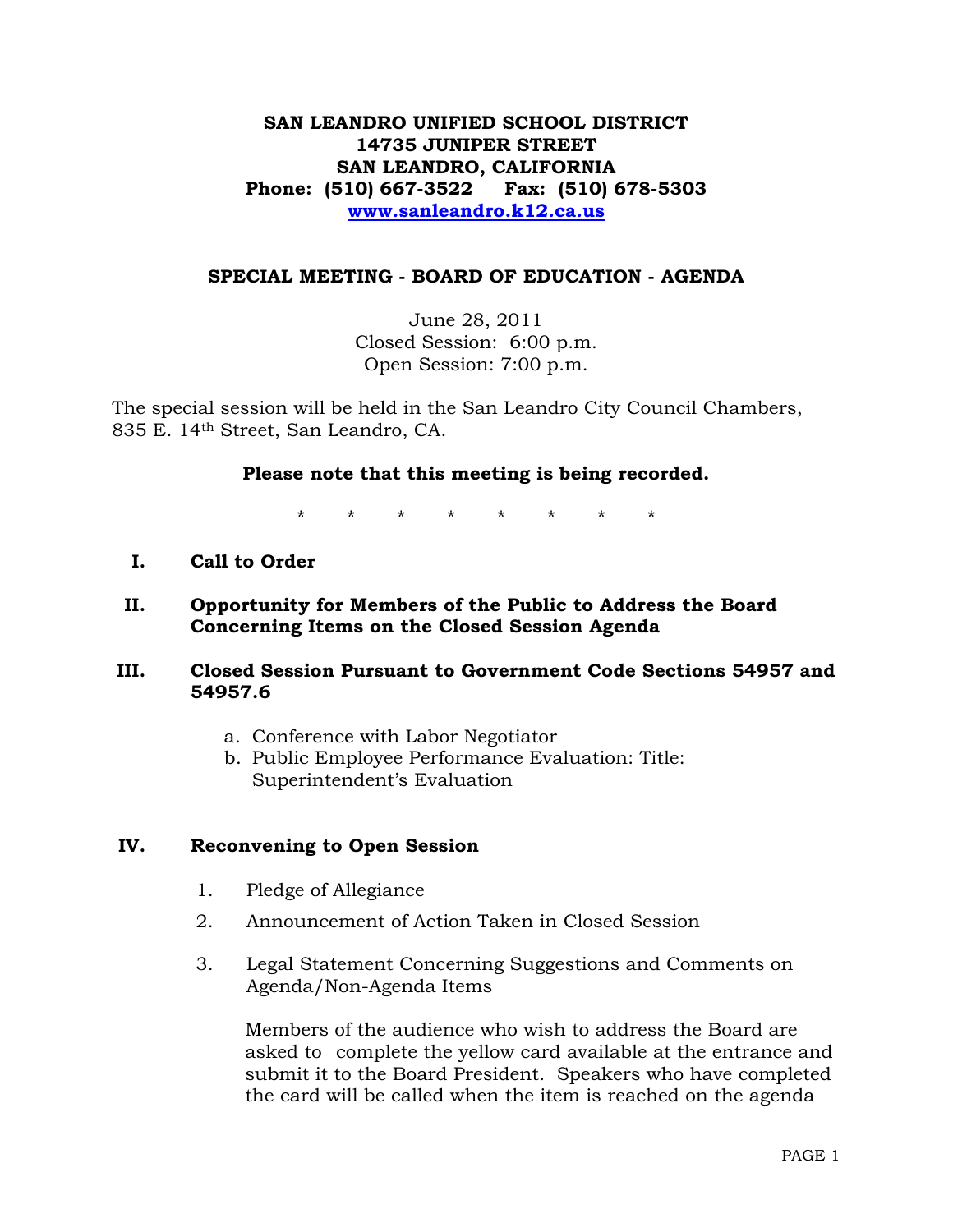or, for non-agenda items, during the Public Testimony. Cards are to be turned in before the item is reached on the agenda. Please note that this meeting is being recorded.

 State law prohibits the Board of Education from taking any action on or discussing items that are not on the posted agenda except to A) briefly respond to statements made or questions posed by the public in attendance; B) ask questions for clarification; C) provide a reference to a staff member or other resource for factual information in response to the inquiry; or D) ask a staff member to report back on the matter at the next meeting and/or put it on a future agenda. (Government Code Section 54954.2(a))

# **V. PUBLIC TESTIMONY ON NON-AGENDA ITEMS**

Members of the audience, who wish to address the Board, please complete the yellow card available at the entrance and submit it to the Board's Administrative Assistant. Cards are to be turned in before the item is reached on the agenda.

# **VI. PRESENTATION**

 Song Chin-Bendib, Assistant Superintendent for Business Services and Marites Fermin, Director, Fiscal Services, will provide a presentation on the 2011-2012 Adoption Budget which includes Fiscal Years 2012-2013 and 2013-2014.

# **VII. PUBLIC HEARING**

Public Hearing Comments are limited to 3 minutes per speaker, subject to adjustment by the Board President. Members of the audience who wish to address the Board regarding the Public Hearing are asked to complete the yellow card available at the entrance and submit it to the Board's Administrative Assistant.

An official public hearing will be conducted regarding the SBX3-4 Categorical Tier III Flexibility Acceptance and Use of Funds for 2011- 12.

The Budget trailer bill (SBX3-4) gives local school agencies the authority to use the funds received from the state for Tier III programs for "any education purpose, to the extent permitted by federal law". These local education agencies are allowed to transfer funds from categorical programs to the Unrestricted General Fund for any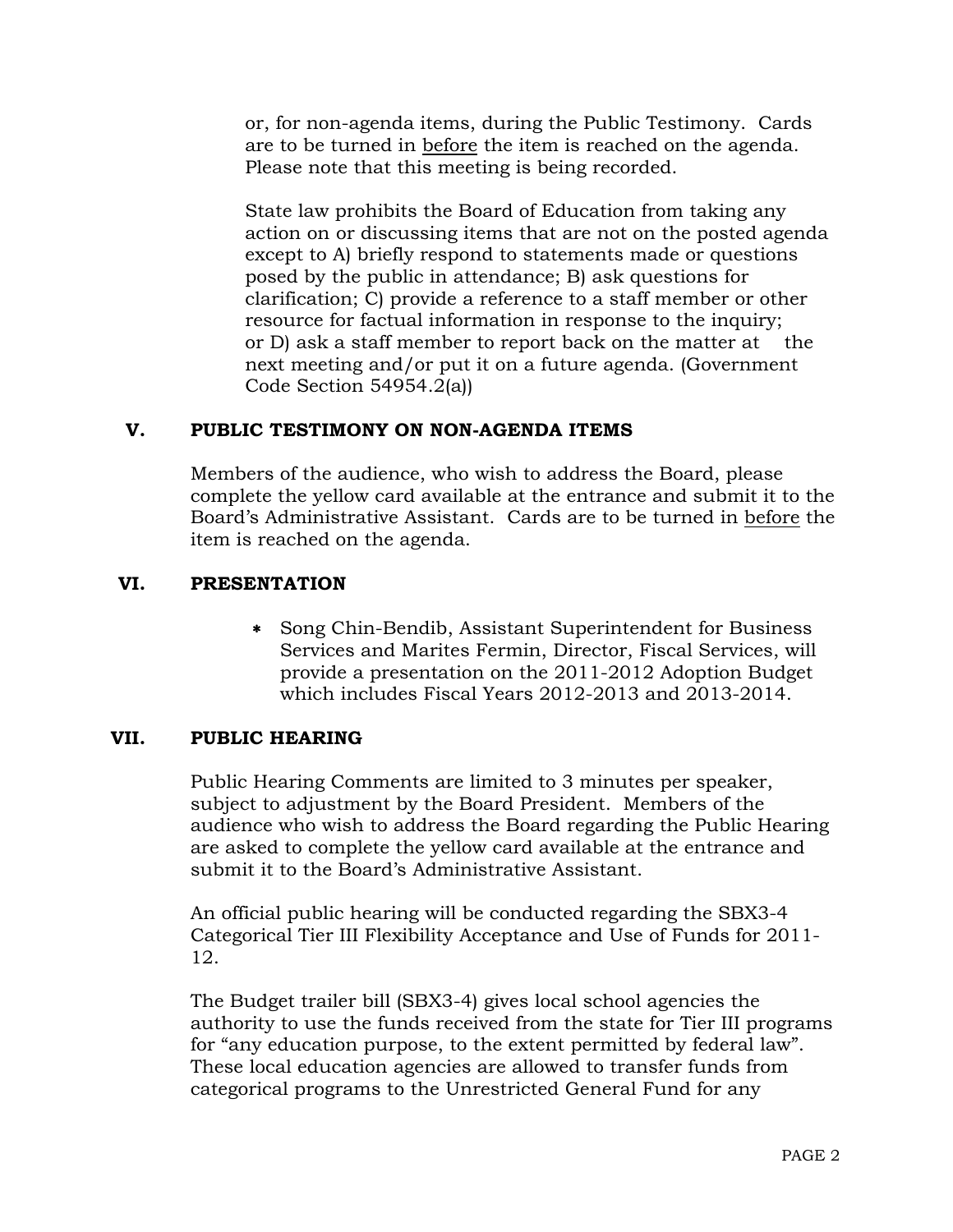educational purposes. The original language in SBX 3-4 allows Tier III categorical flexibility from 2008-09 through 2012-13. However, on March 11, 2011, the Governor signed into law Senate Bill (SB) 70 extending all existing flexibility options by two additional years, thus Tier III categorical flexibility will be effective through 2014-15.

Education Code (E.C.) Section 42605(c) (2) indicates that as a condition of receiving these funds, the Governing Board shall conduct a public hearing and "shall take testimony from the public, discuss, and approve or disapprove the proposed use of funding" and make *explicit* for each of the Tier III items the purpose for which the funds will be used. Tier III – SB X3 4 (E.C. Section  $42605(c)$  (2) authorizes complete flexibility in the use of funds appropriated in 39 budget act items. These budget act items equate to more than 39 programs. Subsequent ABX4 2 that was signed into law amended the SBX 3 4 to increase the number of programs to 42.

By conducting a public hearing on a regularly scheduled Board meeting, the District would have met the requirement under Budget Trailer Bill SBX 3-4. This Board meeting is called a Special Board meeting, but it was announced and included in the Board packet since the beginning of the fiscal year. Additionally, the meeting was published in the Daily Review on June 14, 2011. Therefore, the meeting has been properly noticed. The Board will hold the official public hearing regarding the SBX3-4 Categorical Tier III Flexibility Acceptance and Use of Funds for 2011-12.

a. Board President opens the public hearing

Motion Second Vote

b. Public Testimony

c. Board President closes the public hearing

|  | Motion | Second | Vote |
|--|--------|--------|------|
|--|--------|--------|------|

#### **VIII. ACTION ITEM**

These items are presented for action at this time. Some may have been reviewed at a previous meeting.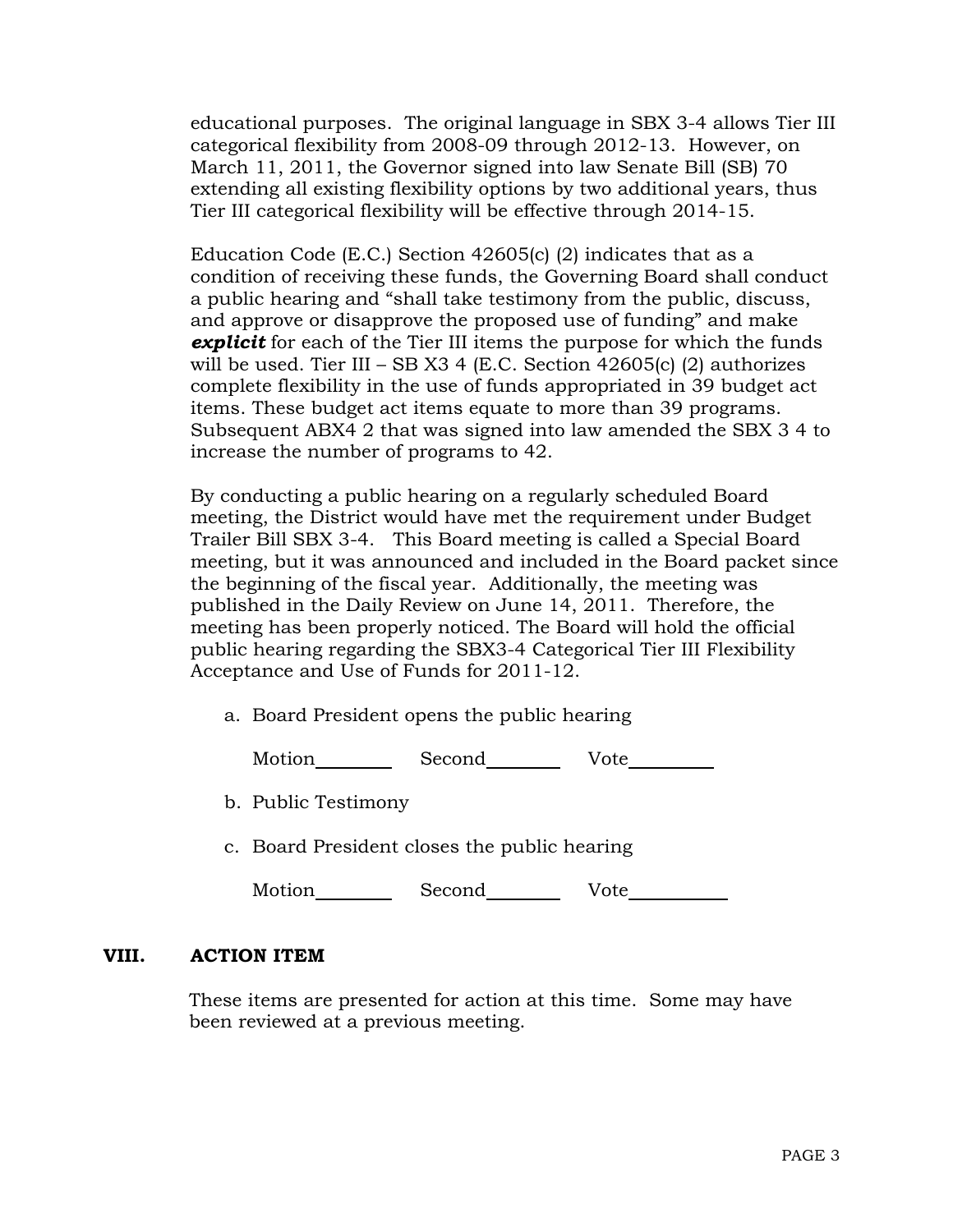#### Business and Operations

| $4.1 - A$            | <b>Staff Recommendation:</b>              |
|----------------------|-------------------------------------------|
| SBX3-4 Categorical   | Approve the acceptance of the SBX3-4      |
| Tier III Flexibility | Categorical Tier III Funds delineated in  |
| Acceptance and Use   | the attached 2011-12 Tier III Allocations |
| of Funds for 2011-   | and Sweeps charge and use these funds     |
| 12                   | for any explicit educational purpose in   |
|                      | order to provide services and programs    |
|                      | for students.                             |
|                      |                                           |

Motion Second Vote \_\_\_\_\_\_

#### **IX. PUBLIC HEARING**

Public Hearing Comments are limited to 3 minutes per speaker, subject to adjustment by the Board President. Members of the audience who wish to address the Board regarding the Public Hearing are asked to complete the yellow card available at the entrance and submit it to the Board's Administrative Assistant.

An official public hearing will be conducted regarding the 2011-2012 Adoption Budget. This public hearing satisfies Education Code 42120-42129. The hearing provides the community the opportunity to address the Board regarding the 2011-2012 Adoption Budget.

The 2011-2012 Adoption Budget which includes fiscal year 2012-13 and 2013-14 is submitted to the Board of Education for review and approval. Included in this Adoption Budget is also the Estimated Actuals for Fiscal Year 2010-2011. Estimated actuals show the latest and up-to-date projections for the current year's budget since the 2010-2011 Second Interim Report.

Assembly Bills AB 1200 and AB 2756 state that a district the size of the San Leandro Unified must maintain a minimum of 3% Reserve requirement. The District continues to main the 3% minimum reserve requirement in Fund 17, Special Reserve Fund for Other Than Capital Outlay Projects.

The Board will hold the official public hearing regarding the 2011- 2012 Adoption Budget.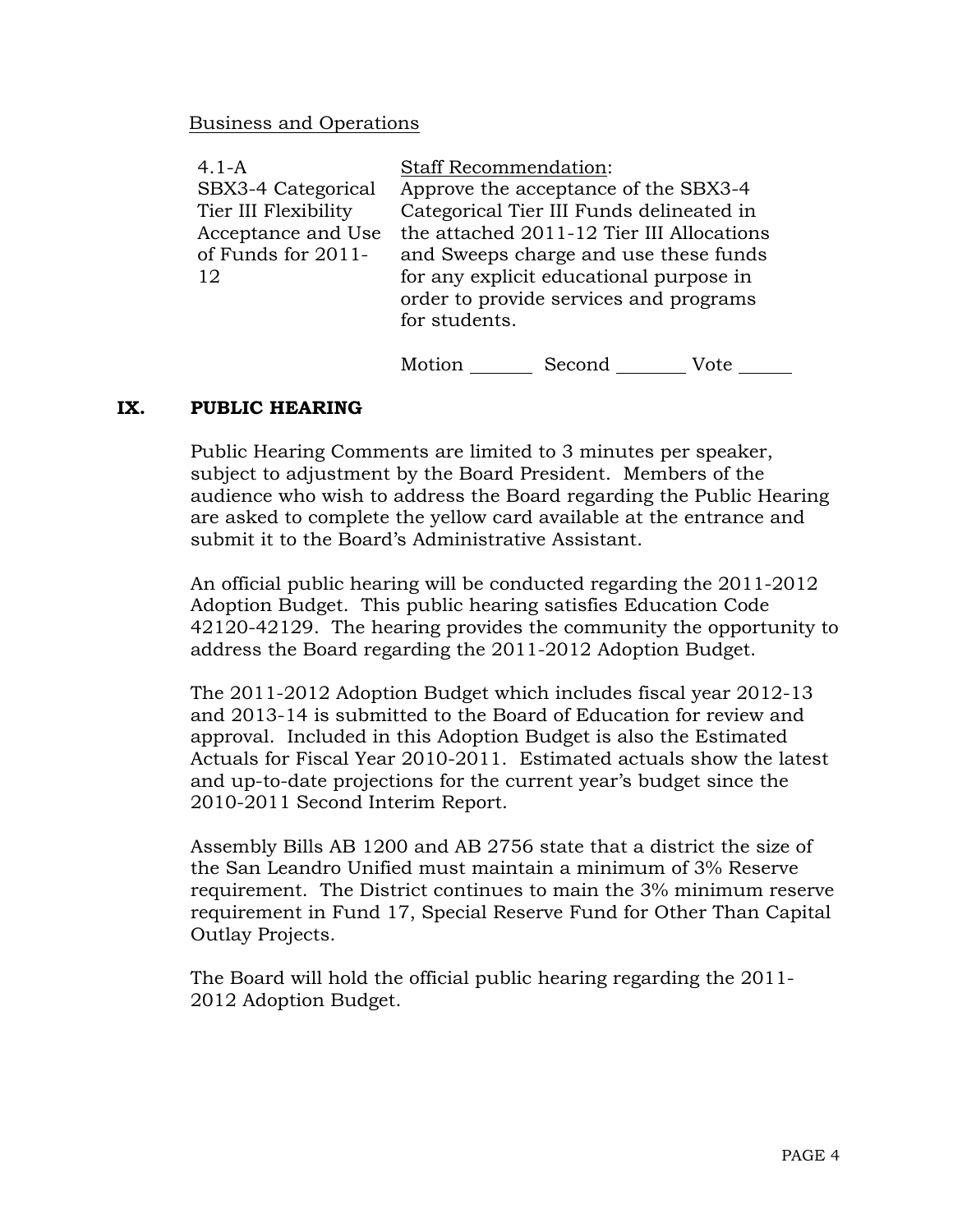a. Board President opens the public hearing

Motion Second Vote

b. Public Testimony

c. Board President closes the public hearing

Motion Second Vote

4.2-A 2011-2012 Adoption Budget Which Includes Fiscal Years 2012- 2013 and 2013- 2014 Staff Recommendation: Approve the 2011-2012 Adoption Budget which includes Fiscal Years 2012-2013 and 2013-2014. Motion Second Vote \_\_\_\_\_\_

#### **X. CONFERENCE ITEM**

These items are submitted for advance planning and to assist the Board in establishing future agenda items. The Board may, however, take action on the following:

Business and Operations

| $4.1-CF$                 | <b>Staff Recommendation:</b> |                                       |      |
|--------------------------|------------------------------|---------------------------------------|------|
| Governmental             |                              | The Board will review and discuss the |      |
| Accounting               |                              | GASB 54 information as presented. No  |      |
| Standard Boards'         | action is needed.            |                                       |      |
| (GASB)                   |                              |                                       |      |
| Pronouncement #54 Motion |                              | Second                                | Vote |

# **XI. CONSENT ITEMS**

These items are considered routine and may be enacted by a single motion. At the request of any member of the Board, any item on the consent agenda shall be removed and given individual consideration for action as a regular agenda item.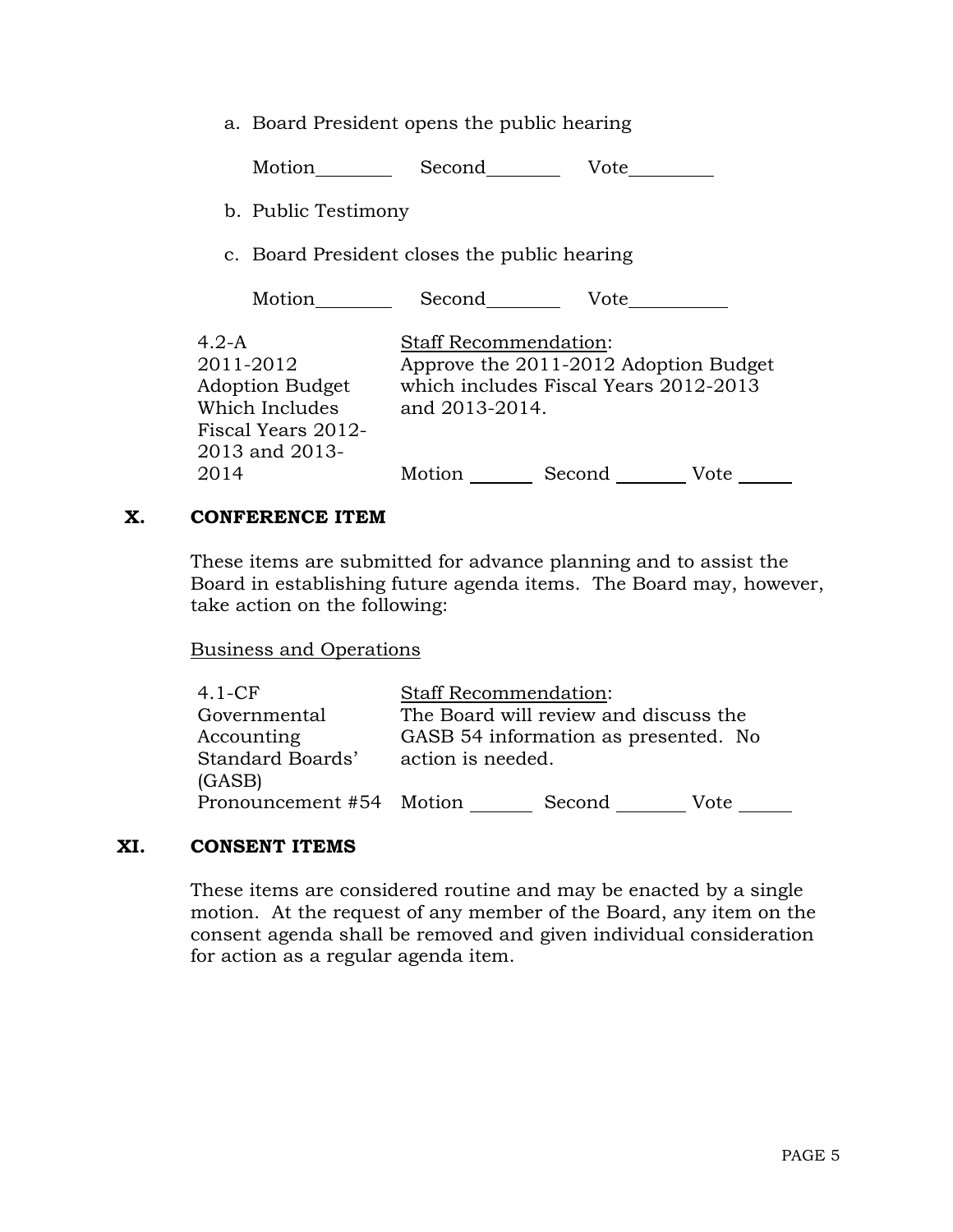# Educational Services

| $3.1 - C$<br>Non-Public                                                                                                                                                                        | Staff Recommendation:<br>Approve non-public/agency contracts.                                                                                                                              |                                                                                                                                                                                     |  |
|------------------------------------------------------------------------------------------------------------------------------------------------------------------------------------------------|--------------------------------------------------------------------------------------------------------------------------------------------------------------------------------------------|-------------------------------------------------------------------------------------------------------------------------------------------------------------------------------------|--|
| School/Agency<br>Contracts                                                                                                                                                                     |                                                                                                                                                                                            | Motion _________ Second _________ Vote ______                                                                                                                                       |  |
| $3.2 - C$<br>Adoption of<br>Keystone, Keys to<br>Learning and<br>Building Bridges<br>Published by<br>Pearson-Longman<br>for Middle School<br>English Language<br>Development (ELD)             | Staff Recommendation:<br>Development (ELD) classes.                                                                                                                                        | Approve the adoption of Keystone, Keys<br>to Learning and Building Bridges,<br>published by Pearson-Longman for<br>Middle School English Language                                   |  |
| Classes                                                                                                                                                                                        |                                                                                                                                                                                            | Motion Second Vote                                                                                                                                                                  |  |
| $3.3 - C$<br>Adoption of<br>Targeted<br>Intervention<br>Published by<br>Teacher Created<br>Materials for<br>Grades 4-5<br>Strategic<br>Intervention<br>("Reading<br>Academy")<br>Instructional | Staff Recommendation:                                                                                                                                                                      | Approve the adoption of Targeted<br>Intervention Published by Teacher<br>Created Materials for Grades 4-5<br>Strategic Intervention ("Reading<br>Academy") Instructional Materials. |  |
| Materials                                                                                                                                                                                      | Motion                                                                                                                                                                                     | Second Vote                                                                                                                                                                         |  |
| $3.4 - C$<br>2011-2013 Single<br>School Plan for<br>Student<br>Achievement for<br>Monroe, Wilson<br><b>Elementary Schools</b><br>and Bancroft and<br>John Muir Middle                          | <b>Staff Recommendation:</b><br>Approve the 2011-2013 Single School<br>Plan for Student Achievement for Monroe,<br>Wilson Elementary Schools and Bancroft<br>and John Muir Middle Schools. |                                                                                                                                                                                     |  |
| Schools                                                                                                                                                                                        |                                                                                                                                                                                            | Motion Second Vote                                                                                                                                                                  |  |
|                                                                                                                                                                                                |                                                                                                                                                                                            |                                                                                                                                                                                     |  |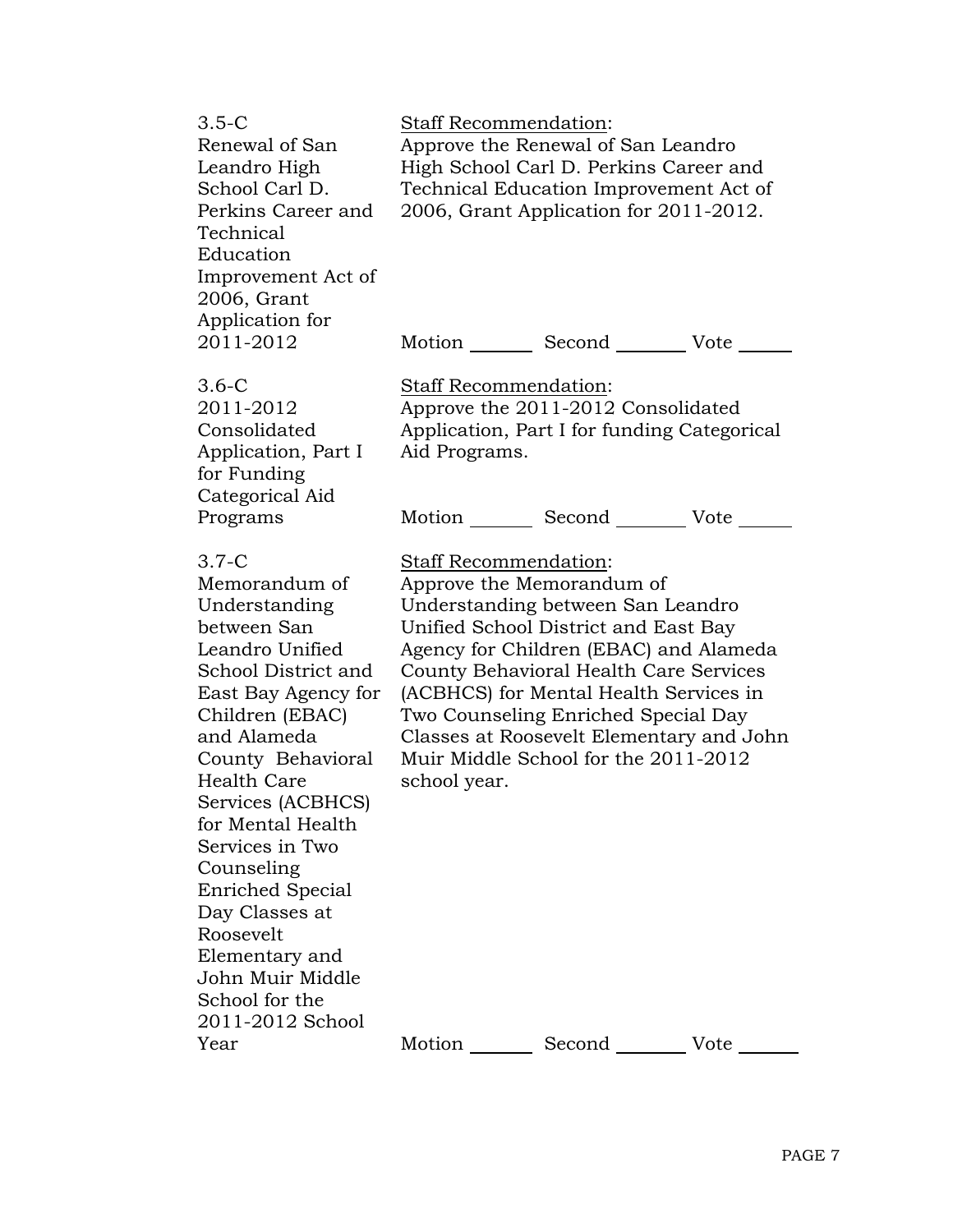| 3.8-C<br><b>Contracted Services</b><br>between San<br>Leandro Unified<br>School District and<br>Performance Fact,<br><i>Inc.</i> for Facilitation<br>Services for the San<br>Leandro High<br>School 2011-2012 | <b>Staff Recommendation:</b><br>Approve the Contracted Services between<br>San Leandro Unified School District and<br><i>Performance Fact, Inc.</i> for facilitation<br>services for the San Leandro High School<br>2011-2012 School Year |
|---------------------------------------------------------------------------------------------------------------------------------------------------------------------------------------------------------------|-------------------------------------------------------------------------------------------------------------------------------------------------------------------------------------------------------------------------------------------|
| School Year                                                                                                                                                                                                   | Motion _________ Second __________ Vote _______                                                                                                                                                                                           |
| $3.9-C$<br>Memorandum of<br>Understanding<br>(MOU) between<br>Alameda County<br>Office of Education<br>and the San<br>Leandro Unified<br><b>School District</b><br>Regarding<br>Interdistrict                 | Staff Recommendation:<br>Approve the Memorandum of Understanding<br>(MOU) between Alameda County Office of<br>Education and the San Leandro Unified<br>School District Regarding Interdistrict<br>Attendance Permits.                     |
| Attendance Permits Motion                                                                                                                                                                                     | Second<br>Vote                                                                                                                                                                                                                            |

# **XII. ACTION ITEM**

Human Resources

| $2.1 - A$<br>Ratification of<br>Tentative Agreement<br>between San<br>Leandro Unified<br>School District and<br>the San Leandro<br>Teachers'<br>Association (SLTA)<br>and Certification of<br>the District's Ability<br>to Meet the Costs of<br>Collective Bargaining | <b>Staff Recommendation:</b><br>Agreement. | Ratify the Tentative Agreement between San<br>Leandro Unified School District and the San<br>Leandro Teachers' Association (SLTA) and<br>Certification of the District's ability to meet<br>the costs of Collective Bargaining |      |
|-----------------------------------------------------------------------------------------------------------------------------------------------------------------------------------------------------------------------------------------------------------------------|--------------------------------------------|--------------------------------------------------------------------------------------------------------------------------------------------------------------------------------------------------------------------------------|------|
| Agreement                                                                                                                                                                                                                                                             | Motion                                     | Second                                                                                                                                                                                                                         | Vote |